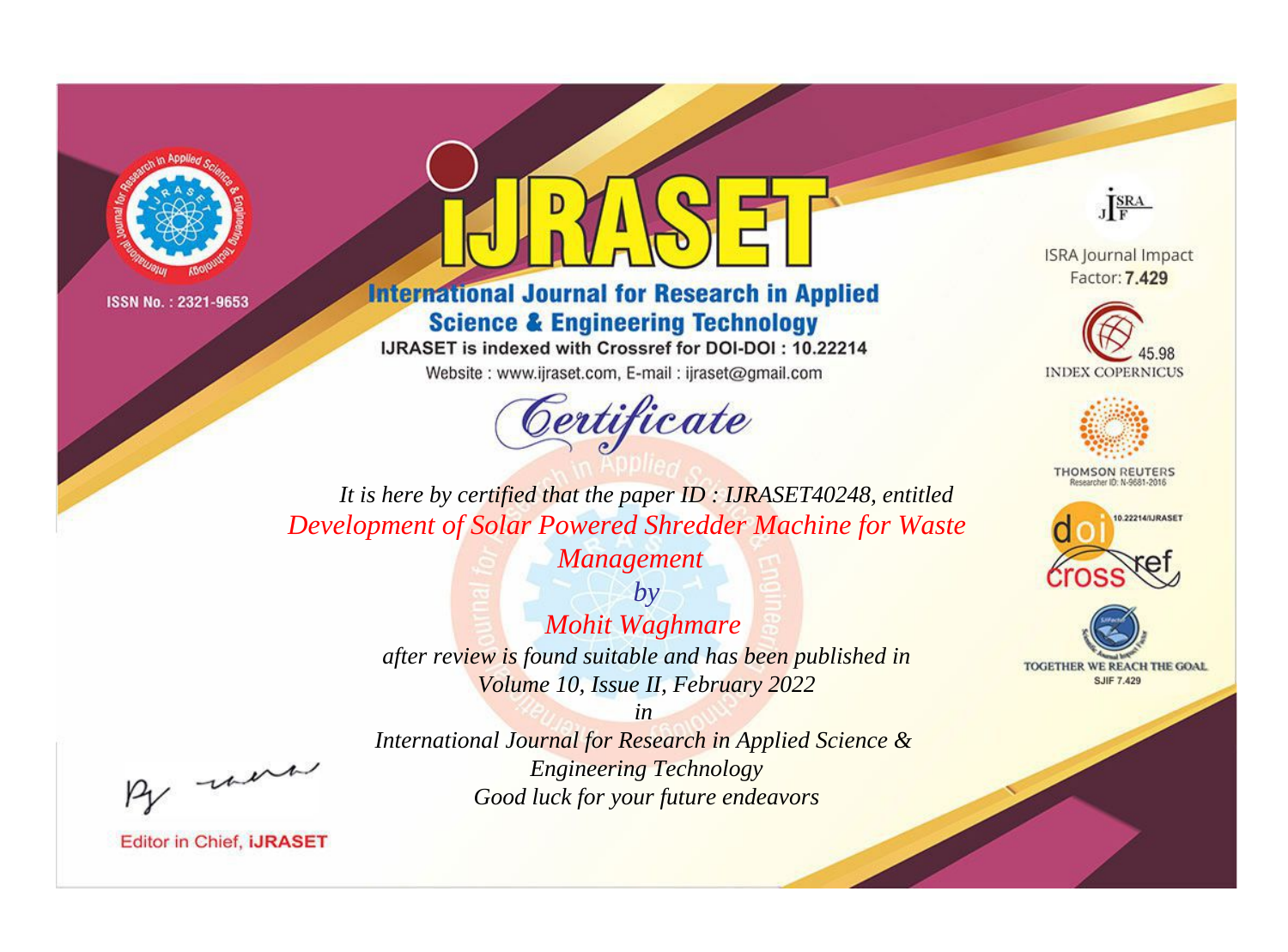



# **International Journal for Research in Applied Science & Engineering Technology**

IJRASET is indexed with Crossref for DOI-DOI: 10.22214

Website: www.ijraset.com, E-mail: ijraset@gmail.com



JERA

**ISRA Journal Impact** Factor: 7.429





**THOMSON REUTERS** 



TOGETHER WE REACH THE GOAL **SJIF 7.429** 

*It is here by certified that the paper ID : IJRASET40248, entitled Development of Solar Powered Shredder Machine for Waste* 

> *Management by*

*Dnyaneshwar Nasane after review is found suitable and has been published in Volume 10, Issue II, February 2022*

, un

*International Journal for Research in Applied Science & Engineering Technology Good luck for your future endeavors*

*in*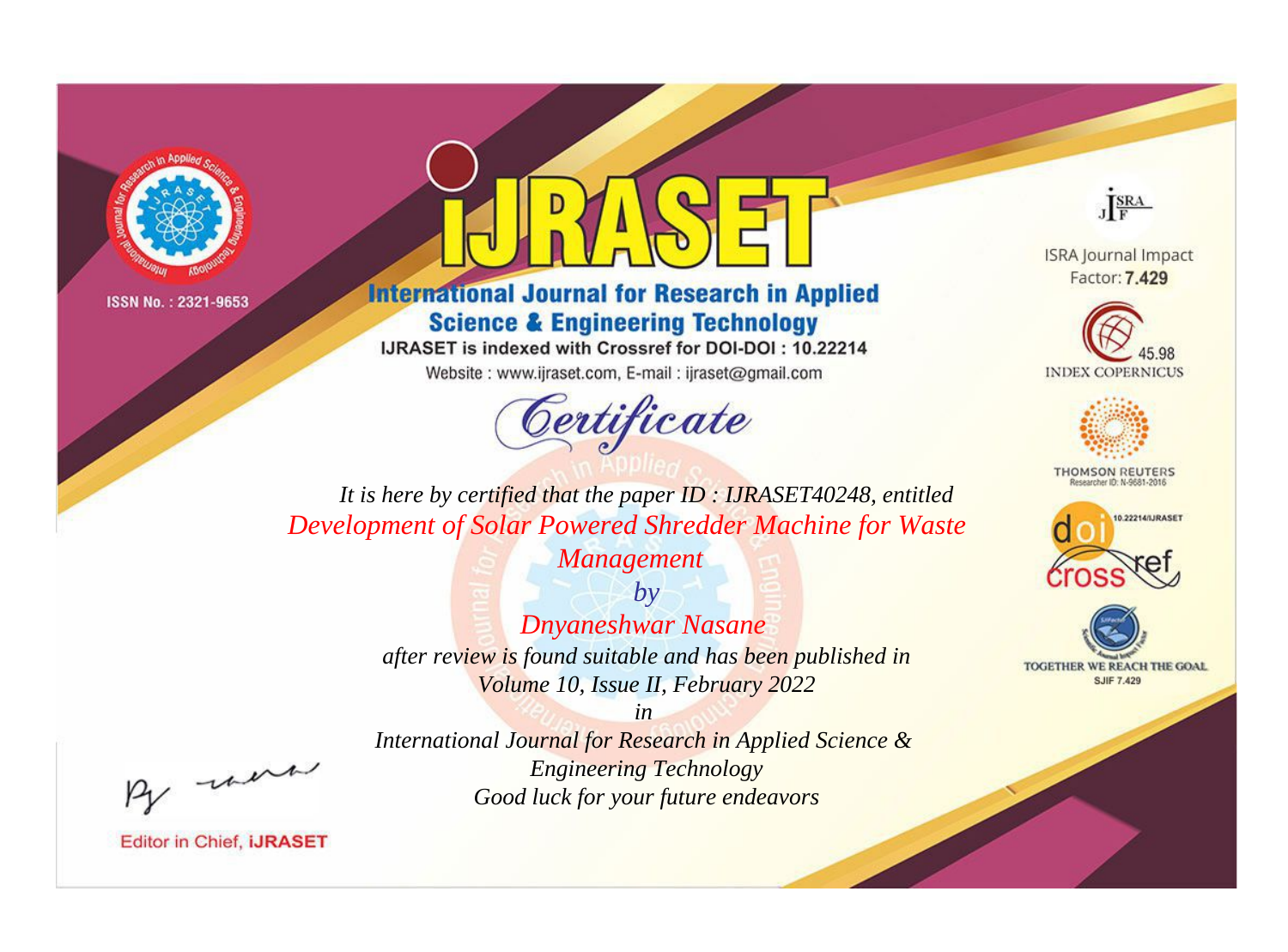



# **International Journal for Research in Applied Science & Engineering Technology**

IJRASET is indexed with Crossref for DOI-DOI: 10.22214

Website: www.ijraset.com, E-mail: ijraset@gmail.com



JERA

**ISRA Journal Impact** Factor: 7.429





**THOMSON REUTERS** 



TOGETHER WE REACH THE GOAL **SJIF 7.429** 

*It is here by certified that the paper ID : IJRASET40248, entitled Development of Solar Powered Shredder Machine for Waste* 

> *Management by*

*Jay Charpe after review is found suitable and has been published in Volume 10, Issue II, February 2022*

*in* 

, un

*International Journal for Research in Applied Science & Engineering Technology Good luck for your future endeavors*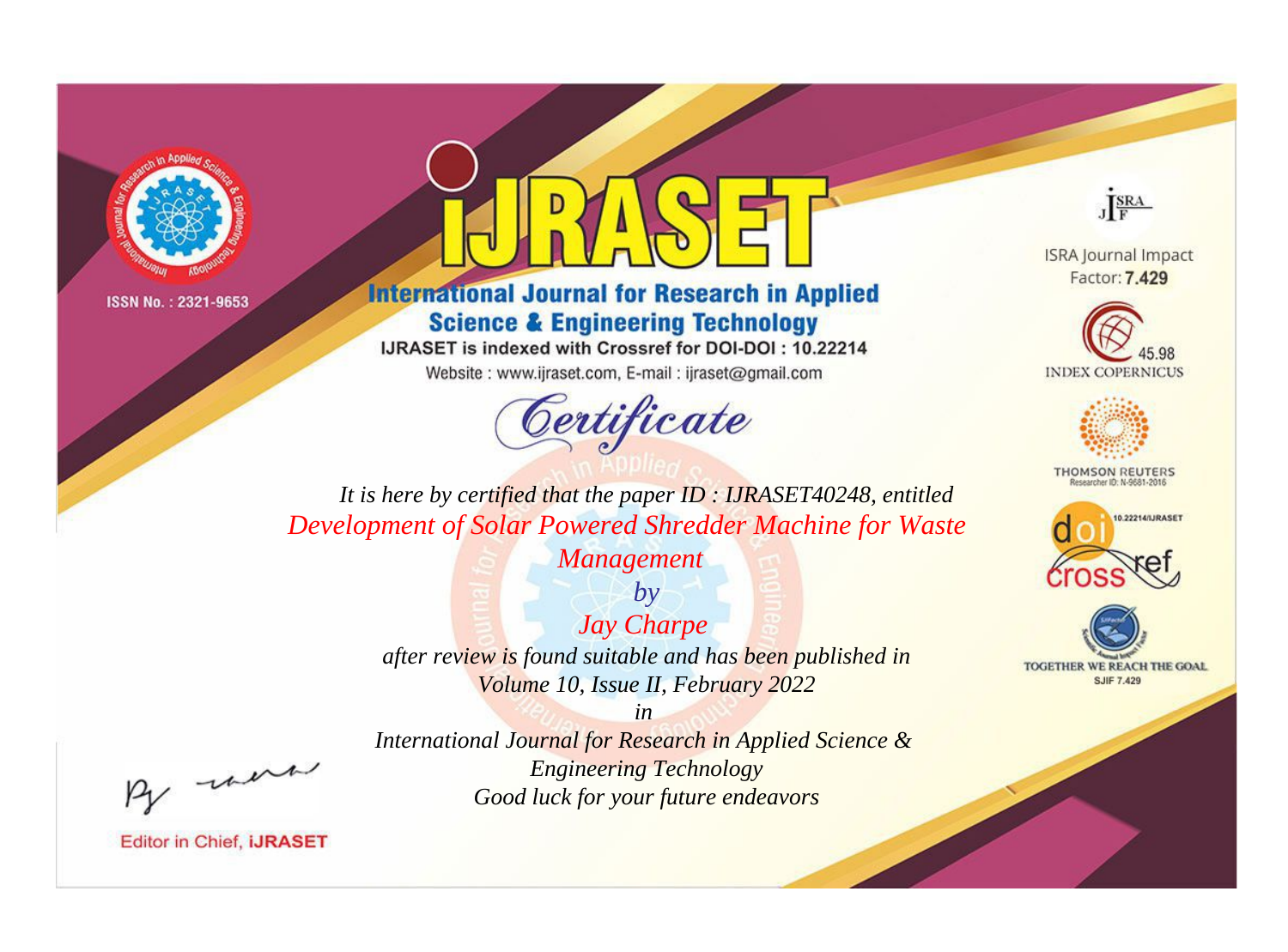



# **International Journal for Research in Applied Science & Engineering Technology**

IJRASET is indexed with Crossref for DOI-DOI: 10.22214

Website: www.ijraset.com, E-mail: ijraset@gmail.com



JERA

**ISRA Journal Impact** Factor: 7.429





**THOMSON REUTERS** 



TOGETHER WE REACH THE GOAL **SJIF 7.429** 

*It is here by certified that the paper ID : IJRASET40248, entitled Development of Solar Powered Shredder Machine for Waste* 

*Management*

*by Kuldeep Kushwaha after review is found suitable and has been published in Volume 10, Issue II, February 2022*

*in* 

, un

*International Journal for Research in Applied Science & Engineering Technology Good luck for your future endeavors*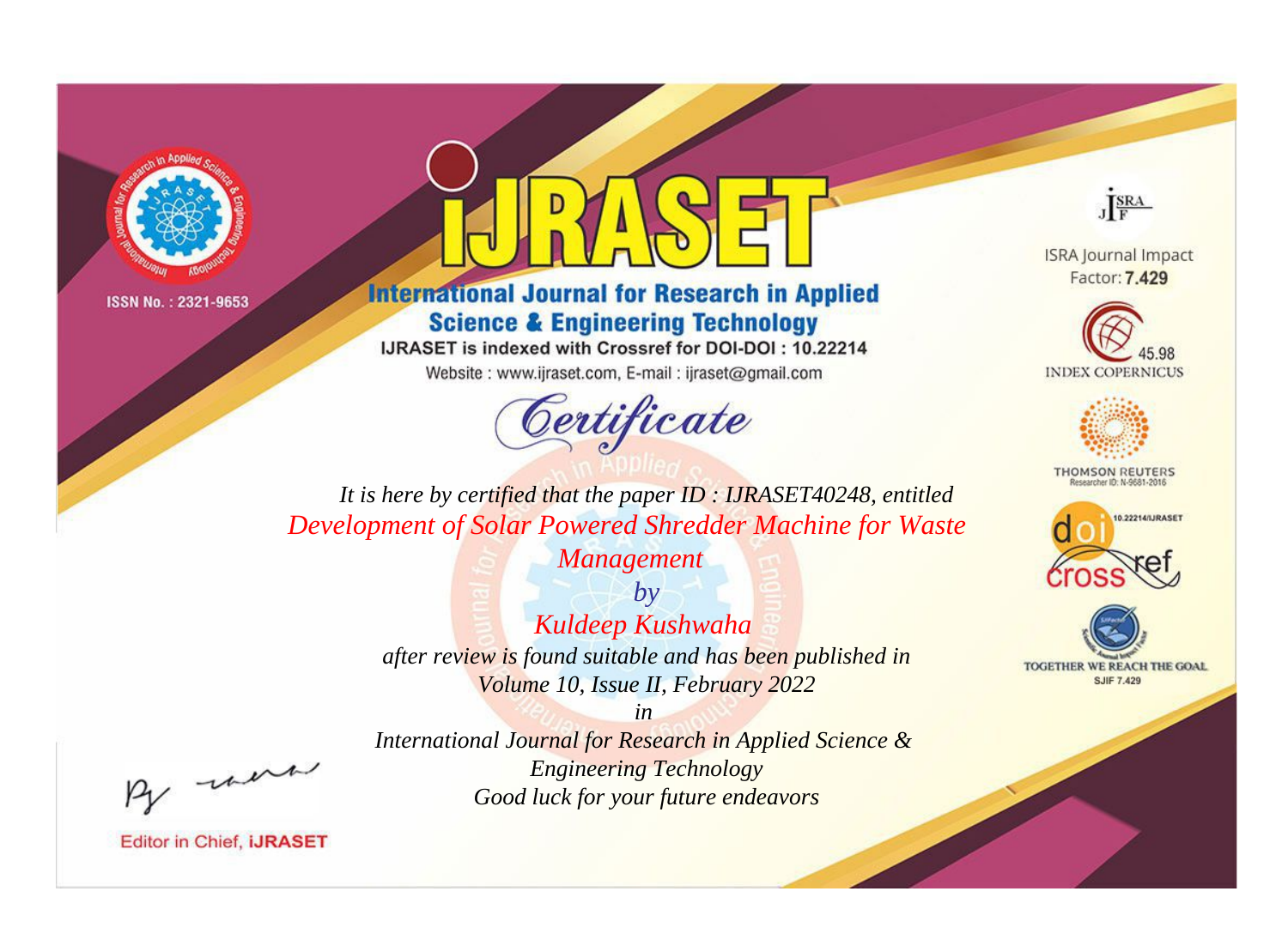



# **International Journal for Research in Applied Science & Engineering Technology**

IJRASET is indexed with Crossref for DOI-DOI: 10.22214

Website: www.ijraset.com, E-mail: ijraset@gmail.com



JERA

**ISRA Journal Impact** Factor: 7.429





**THOMSON REUTERS** 



TOGETHER WE REACH THE GOAL **SJIF 7.429** 

*It is here by certified that the paper ID : IJRASET40248, entitled Development of Solar Powered Shredder Machine for Waste* 

> *Management by*

*Rupal Kose after review is found suitable and has been published in Volume 10, Issue II, February 2022*

*in International Journal for Research in Applied Science & Engineering Technology Good luck for your future endeavors*

, un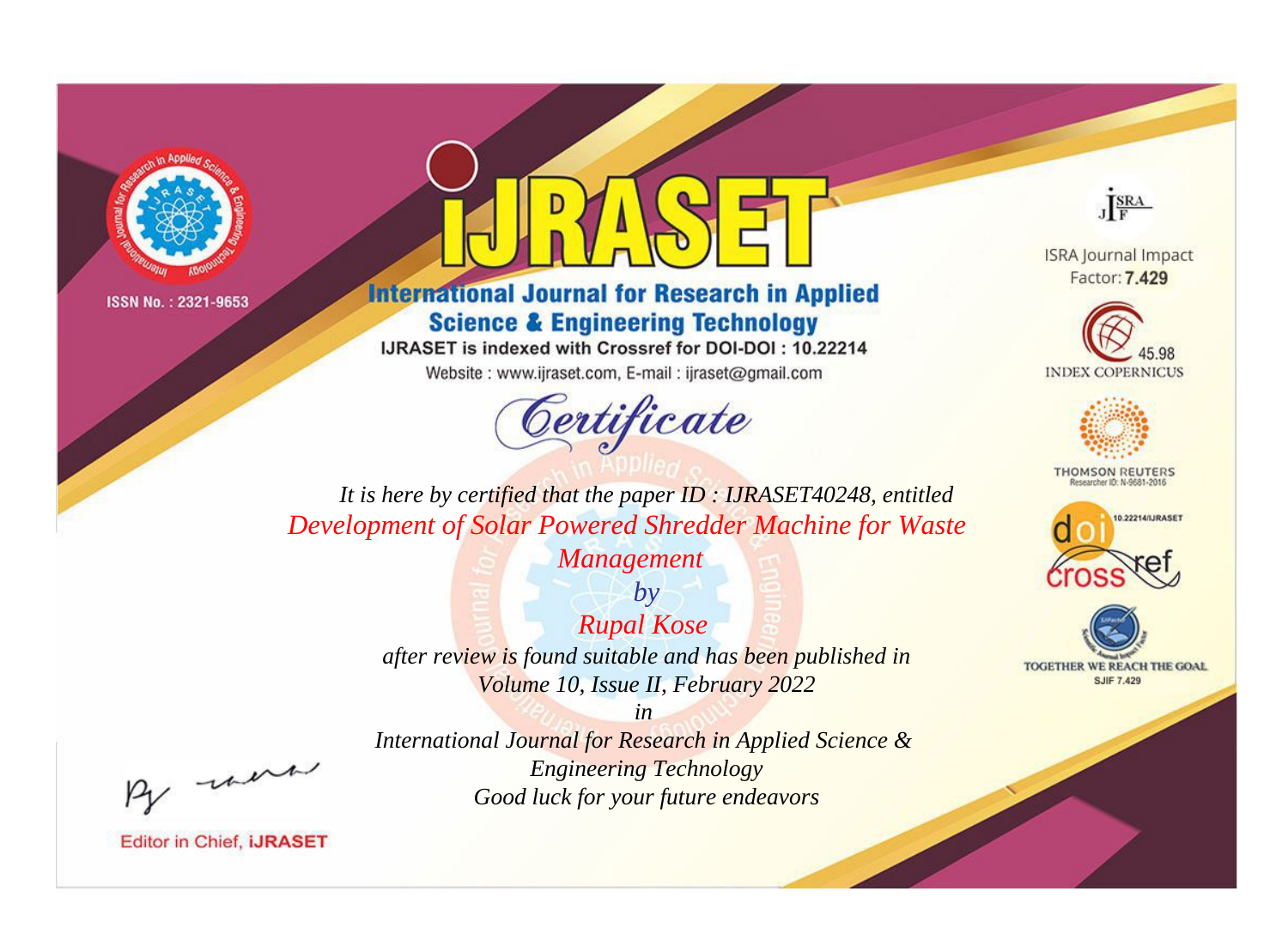



# **International Journal for Research in Applied Science & Engineering Technology**

IJRASET is indexed with Crossref for DOI-DOI: 10.22214

Website: www.ijraset.com, E-mail: ijraset@gmail.com



JERA

**ISRA Journal Impact** Factor: 7.429





**THOMSON REUTERS** 



TOGETHER WE REACH THE GOAL **SJIF 7.429** 

*It is here by certified that the paper ID : IJRASET40248, entitled Development of Solar Powered Shredder Machine for Waste* 

> *Management by Subhash Thawkar after review is found suitable and has been published in Volume 10, Issue II, February 2022*

, un

*International Journal for Research in Applied Science & Engineering Technology Good luck for your future endeavors*

*in*